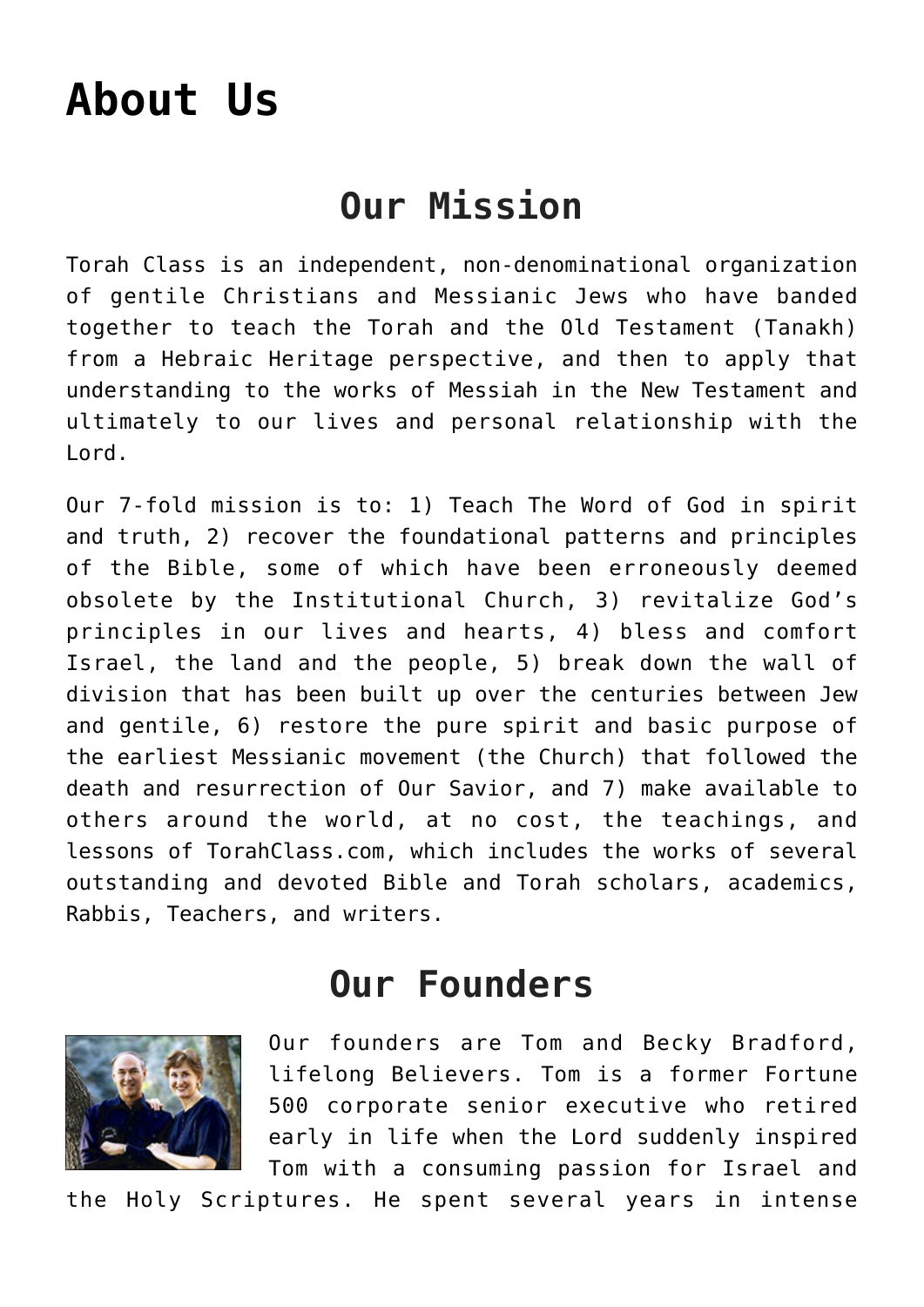Scripture study, being mentored by Jewish Torah scholars and Christian academics, has poured over countless volumes of works of the great Hebrew sages and Rabbis and the learned Christian Scholars (ancient and modern). His formal university education began with study in Archeology and Egyptology before becoming a Business major, which propelled his former career in the Hi-Tech field.

Tom and his wife Becky have explored Egypt & Jordan, spent much time in Israel leading tours, teaching, mentoring the leaders of our two ministries located in Israel, providing hands-on humanitarian aid, and even helping to relocate Israelis to safety during times of war. They have traveled extensively to all the continents except Australia. Tom has studied Hebrew and Torah extensively, was educated in the New Testament, and taught Adult Bible Study for over a decade. He has written several seminars on various Biblical topics, spoken on Middle Eastern affairs, Israel, the Bible, and Islam. Becky has been an integral and indispensable part of their ministry, previously leading the women's Bible Study and prayer groups. They have 5 children, 11 grandchildren, and 2 great-grandchildren.

## **Ministry Location**

Torah Class is located on sunny Merritt Island, not far from the famed Kennedy Space Center and Cape Canaveral- only 50 miles East of the Orlando International Airport. Our facilities are located on 19 acres of stunning, park-like grounds that include our local congregation (Seed of Abraham Fellowship), youth center, and offices. This location is also home to Holyland Marketplace, our retail store that imports products from Israel and sells them to help provide an income for Jewish families in Israel.

Come see us! 6355 N Courtenay Pkwy